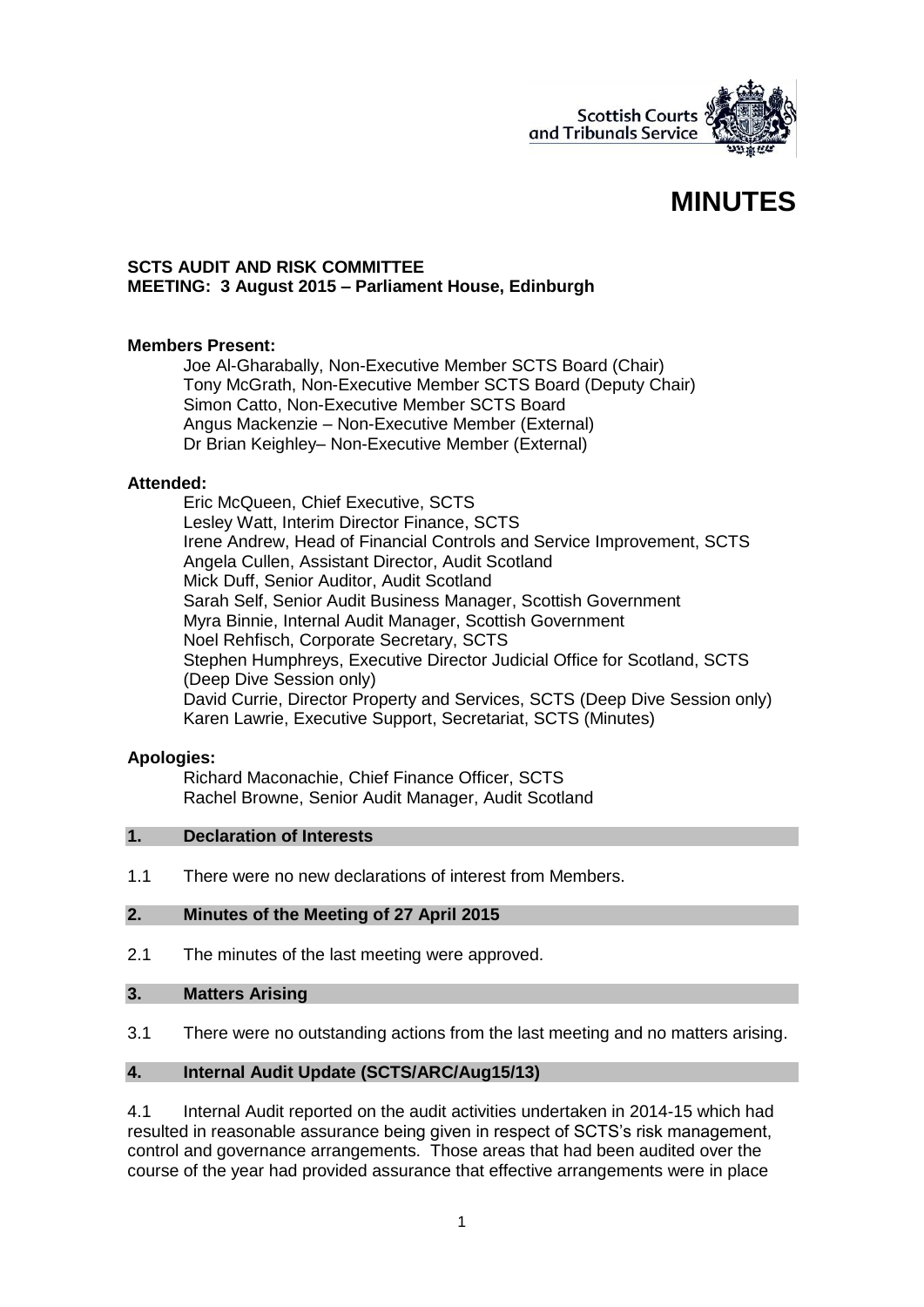and internal audit were satisfied that the overall levels of assurance and control in the organisation remained strong.

4.2 Members noted that a final report on the review of Peer Review Assurance was still to be issued, although the Executive had accepted the findings and recommendations made in the draft report. SCTS agreed that a review of the Peer Review process and identification of common issues across Sheriffdoms would be undertaken.

4.3 Internal Audit advised that work had commenced on the 2015-16 audits and follow-up audits and it is planned that one audit will be completed per quarter throughout the audit year which runs from June 2015 to May 2016.

# **5. External Audit Update (SCTS/ARC/Aug15/14)**

## *Internal Controls*

5.1 Audit Scotland reported that SCTS's internal controls for systems tested operated effectively and this had allowed them to form the opinion in their audit of the 2014-15 financial statements.

## *ISA 260*

5.2 As part of the completion of the audit, Audit Scotland requested written assurances from the Accountable Officer on aspects of the financial statements, judgements and estimates made. A letter of representation (ISA 580) would be signed by the Accountable Officer and returned to Audit Scotland.

## *Draft Annual Audit Report 2014-15*

5.3 The draft Annual Audit Report 2014-15 provided by Audit Scotland was reviewed. Members discussed the action plan and recommendations contained in the report, that would be taken forward by the Executive. It was noted that Audit Scotland were proposing an unqualified audit opinion.

5.4 Audit Scotland thanked the Executive for the cooperation and assistance afforded to the audit team during the course of the audit.

## **6. Directors Statement of Assurance to Accountable Officer (SCTS/ARC/Aug15/15)**

6.1 The Committee **agreed** that the Executive Directors had given the Accountable Officer substantial assurance that adequate controls were in operations across the SCTS and whilst more continuous improvement actions had been identified in this year's Statements, this was deemed to be a positive reflection on the effectiveness and strengthening of the Directors Statement of Assurance process.

6.2 Members were pleased to note that positive steps had been taken over the last year to identify and address areas of weakness. The Executive explained that findings from Peer Reviews, data loss and fraud reporting from courts and operational performance reports, combined with the formal statements of assurance process, ensured SCTS maintained a robust system of assurance at all levels.

# **7. Review of Final Accounts – 2014-15 (SCTS/ARC/Aug15/16)**

7.1 The draft SCS Annual Report and Accounts for 2014-15 were considered and it was agreed that the key achievements of SCS during 2014-15 were reflected. Members **recommended** that they be submitted to the SCTS Board for approval.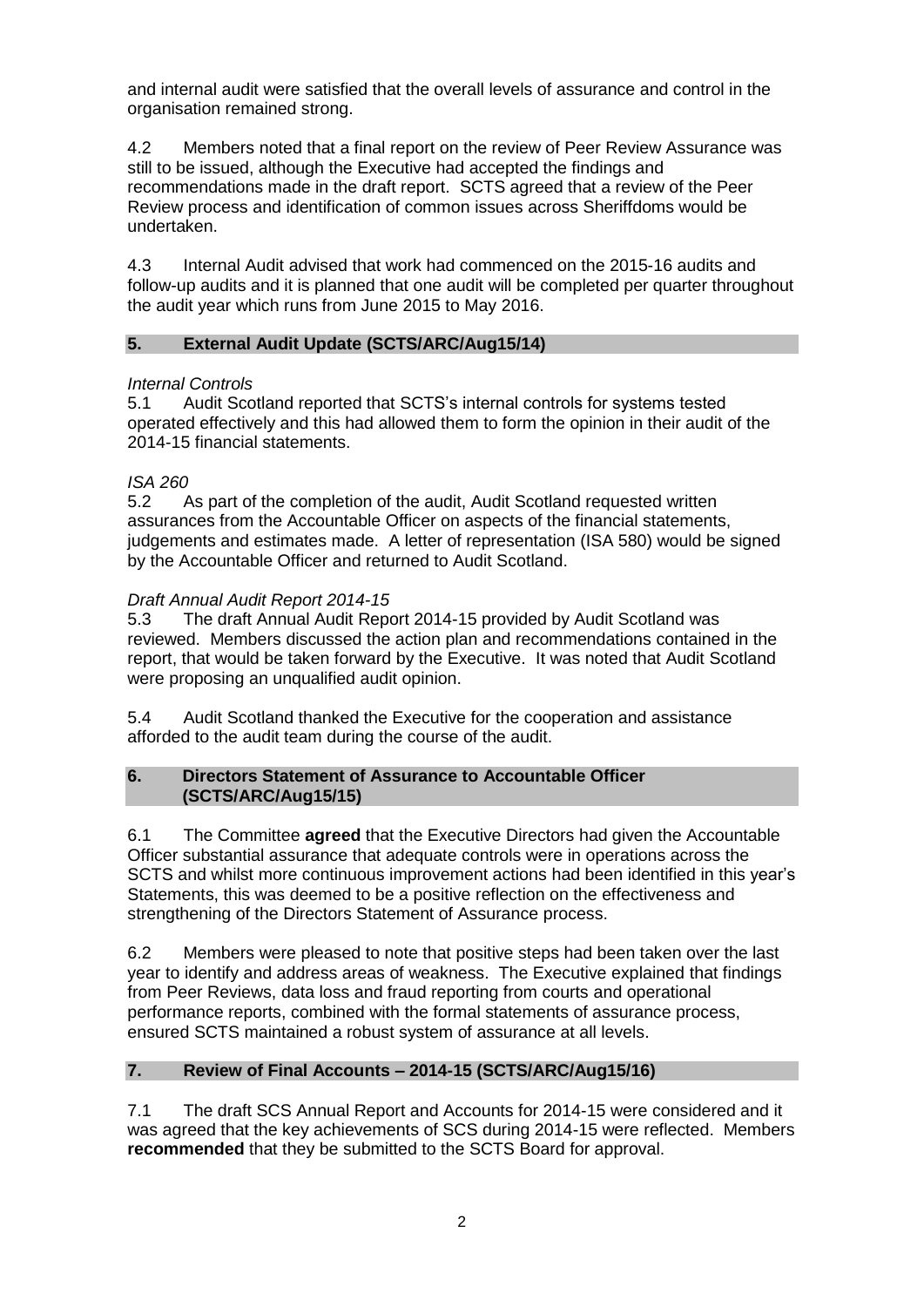#### **8. SCTS Audit and Risk Committee Annual Report to the SCTS Board (SCTS/ARC/Aug15/17)**

8.1 Members reviewed their draft Annual Report to the SCTS Board and, subject to minor amendments, **agreed** that it would be submitted to the Board at their meeting in August 2015. The report reflected the Committee's work during the last year and its priorities for the coming year.

8.2 The report would also include the Committee's recommendation that the final SCS Annual Report and Accounts for 2014-15 be submitted to the SCTS Board for approval.

#### **9. Any Other Business**

## *Finance Functions – Deloitte Report*

9.1 Progress on the implementation of the finance transformation programme will be included on the agenda of the November Audit and Risk Committee meeting,

#### *ICT Milestones*

9.2 It was agreed that the Integrated Case Management System would be included in future. Joe Al-Gharabally would meet separately with Eric McQueen to offer support and personal expertise to the ICMS development team.

9.3 It was agreed that the Corporate Risk register would be shared with the Committee at each meeting and future 'deep dive' sessions would set out clearly how the subject under consideration related to specific corporate risks and business plan priorities.

## *Papers for Exception Reporting only*

- 9.4 The following reports were provided for scrutiny/exception reporting only:
	- Action Tracker
	- Data Losses Report
	- Fraud, Theft and Losses Report
	- ICT Risk Register & Milestone Chart
	- SCTS Peer Review Update
	- Core Work Programme
	- Internal Audit Report Review of SCS and STS Merger
	- Internal Audit Report Corporate Governance

The content of each report was noted and no matters were raised by exception.

#### **10. Date of Next Meeting**

10.1 2 November at 11.00am in Parliament House.

At this stage, representatives from Internal Audit and Audit Scotland left the meeting.

#### **11. Post Meeting Deep Dive Sessions – Estates and Civil Courts Reform**

#### *Estates Matters*

11.1 David Currie, Director Property and Services, delivered an overview of the Estates vision, efficiency and opportunity, investment prioritisation and risk mitigation, while outlining the key achievements delivered.